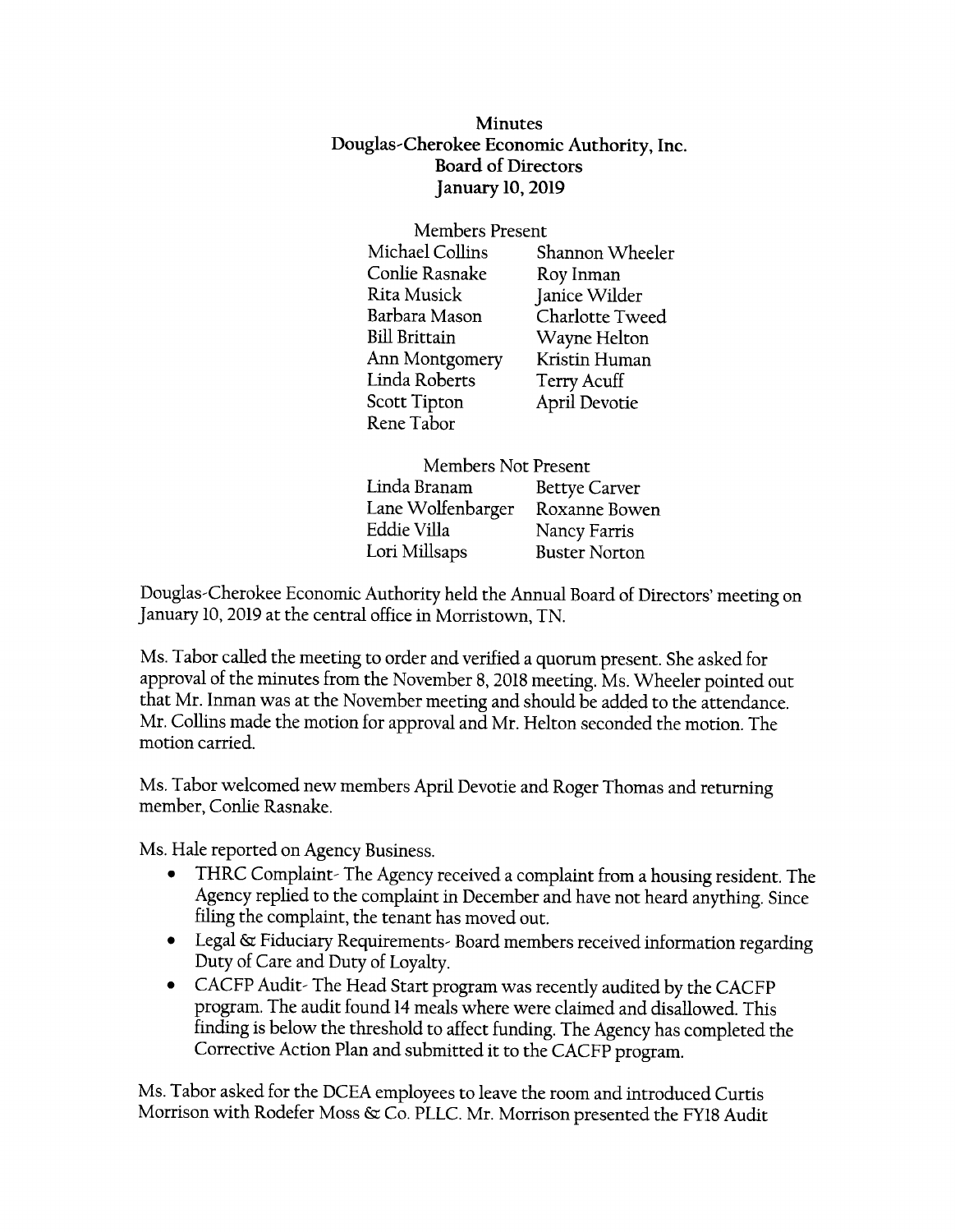Report to the Board. Board Members were provided a copy of the audit report. Ms. Tabor asked for approval of the Audit Report. Mr. Inman made the motion to approve and Ms. Mason seconded the motion. The motion carried. The employees were asked back into the meeting.

Mr. Sigler presented the Financial Reports. The Agency has 8.3 Million in total expenditures. He informed the Board the financial reports were included in the packet. Ms. Tabor asked for approval of the Financial Reports. Ms. Mason made the motion of approval and Mr. Inman seconded the motion. The motion carried.

Ms. Hale reported on funding applications and program updates:

- LIHEAP monitoring- Finding regarding "Zero Income Letters." Kim Paxton, LIHEAP Program Director, has responded to the finding.
- . Agency Programs- Updated list included in packet
- . Special Projects Updare
	- o SNP Outreach- in process of hiring employee who will assist with assessments and recruitment for the program
	- o Jails to Job Program Case Manager- employee has been hired
	- o Driver- Currently accepting resumes and applicarions for this position
	- o Heaters- purchased and distributed to all Neighborhood Centirs
	- o Workforce- planning and development stage

The Executive Committee discussed/reviewed:

- o Reviewed the Board application and committee interest forms- no changes suggested
- o Authorization to sign documents- no changes suggested
- o Recommended submitting 429 forms to transfer K'Chemicals'property to owner, Jeff Kyle."

Ms. Tabor asked for approval of the Executive Committee reporr. Mr. Acuff made the motion for approval and Mr. Inman seconded the motion. The motion carried.

The Finance/Audir Committee discussed/reviewed :

- o Reviewed the Code of Conduct and Disclosure Forms as the apply to Board Members
- o Reviewed the Financial Policies/Procedures along with the purchasing policies.\* No changes were recommended.
- Reviewed the updated Risk Management Plan\*
- Reviewed the FY18 Audit

The committee made the motion for approval and Ms. Montgomery seconded the motion. The motion carried.

The Governance Committee discussed/reviewed :

- o Reviewed the Board Meeting & Training Schedule\*
- o Program Reports were reviewed
- o Reviewed and discussed the NpI reporr.